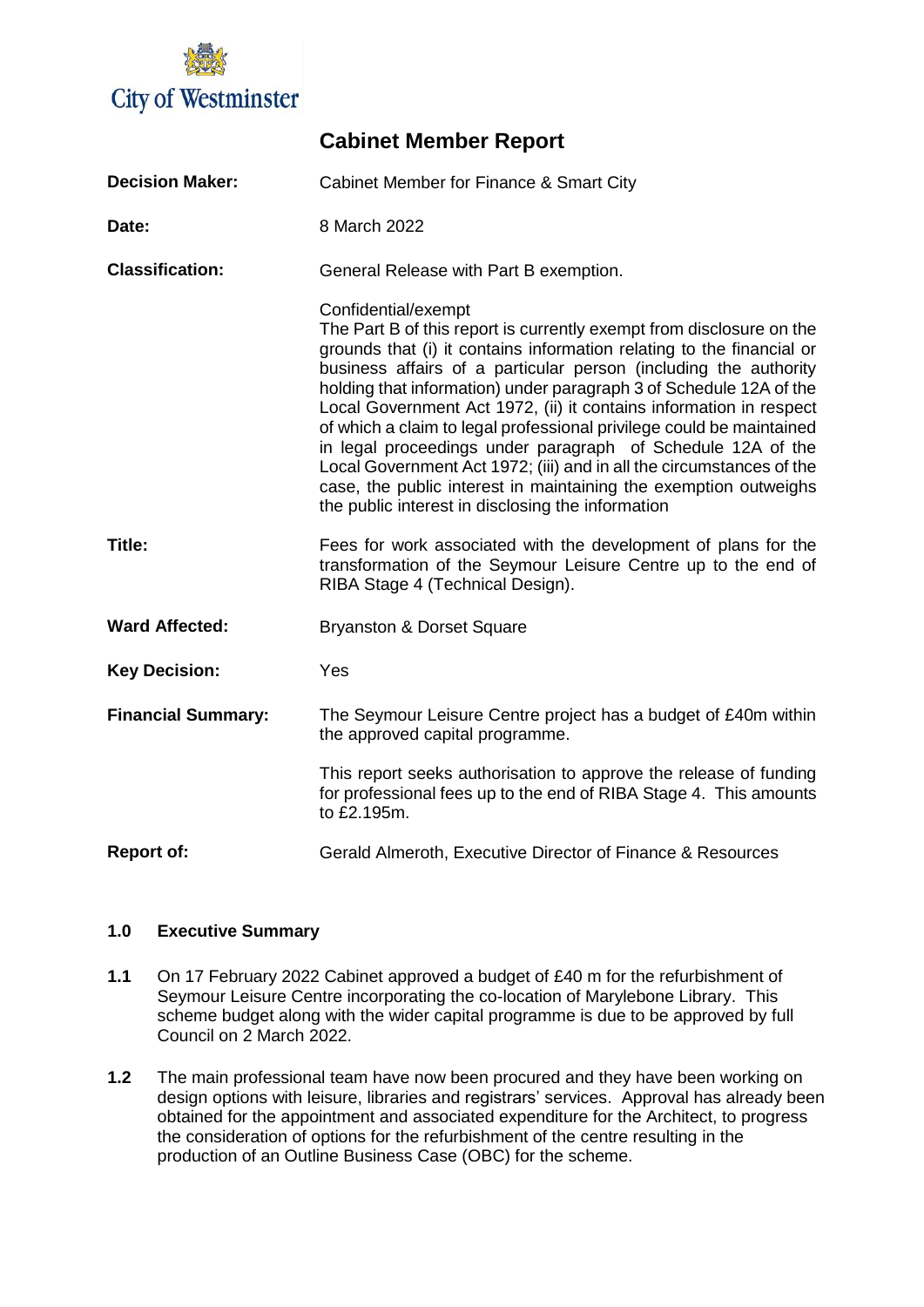This report seeks approval for all remaining professional and other pertinent fees to progress the project up until the end of RIBA Stage 4. The amount is £2.195m and the detail of this is outlined in the body of the report.

- **1.3** We have commissioned specialist QS, PM & CDMC services and this report seeks authority for the expenditure associated with this work.
- **1.4** This Cabinet Member Report seeks approval from the Cabinet Member for Finance & Smart Cities to consider and take decisions on the recommendations listed below in section 2.

#### **2.0 Recommendation**

- **2.1** That expenditure on further professional services of up to £2.195m is approved to obtain the professional services support required for the project up until the end of RIBA Stage 4.
- **2.2** That approval is given to enter a contract with Pell Frischmann Consultants Limited (Company Reg no. 1777946) in the sum of £892,652 for engineering services, this amount is included in the £2.195m.
- **2.3** That the Cabinet Member for Finance & Smart City approves the strategy to appoint a suitably qualified contractor initially based on a Pre-Construction Services Agreement to provide expert advice on the deliverability of the project. A further Cabinet Member Report will be brought back for the approval of the appointment of a contractor on this basis.

#### **3.0 Reasons for Decision**

- **3.1** Renovation of the Seymour Leisure Centre has been considered for a number of years. The current building is inefficient. The environmental performance is suboptimal.
- **3.2** The council have committed to the relocation of Marylebone Library from its current leasehold base to a permanent new home within the Seymour Centre. The creation of a new Seymour Centre provides further opportunity for combining other council services into a single council space and will be a flagship project to benefit local communities.
- **3.3** In order to progress the project now it is necessary to appoint engineers and other professional services in order to progress the analysis of options currently being worked up for the Centre.
- **3.4** In line with the commitment to progress the project, work is required to be undertaken and the costs associated with this are £3.078m. To date £0.883m for architectural services has been approved and the appointment of the QS, PM and CDMC approved. In addition, approval was obtained for business plan support. This CMR seeks to approve the remaining expenditure of £2.195m for the other required professional services as set out in section 6.

# **4.0 Background & Policy Context**

**4.1** The City for All Plan outlines the council's ambitions to ensure that the full benefits of being a part of the City of Westminster are enjoyed by all, including those who live, work and visit the area. The Seymour Centre generated 400,000 visits p.a. pre-Covid and serves 20 local schools who make use of the swimming pool and sports hall. This popularity ensures that a new Centre can contribute towards the delivery of City for All objectives and the Vibrant Communities aims.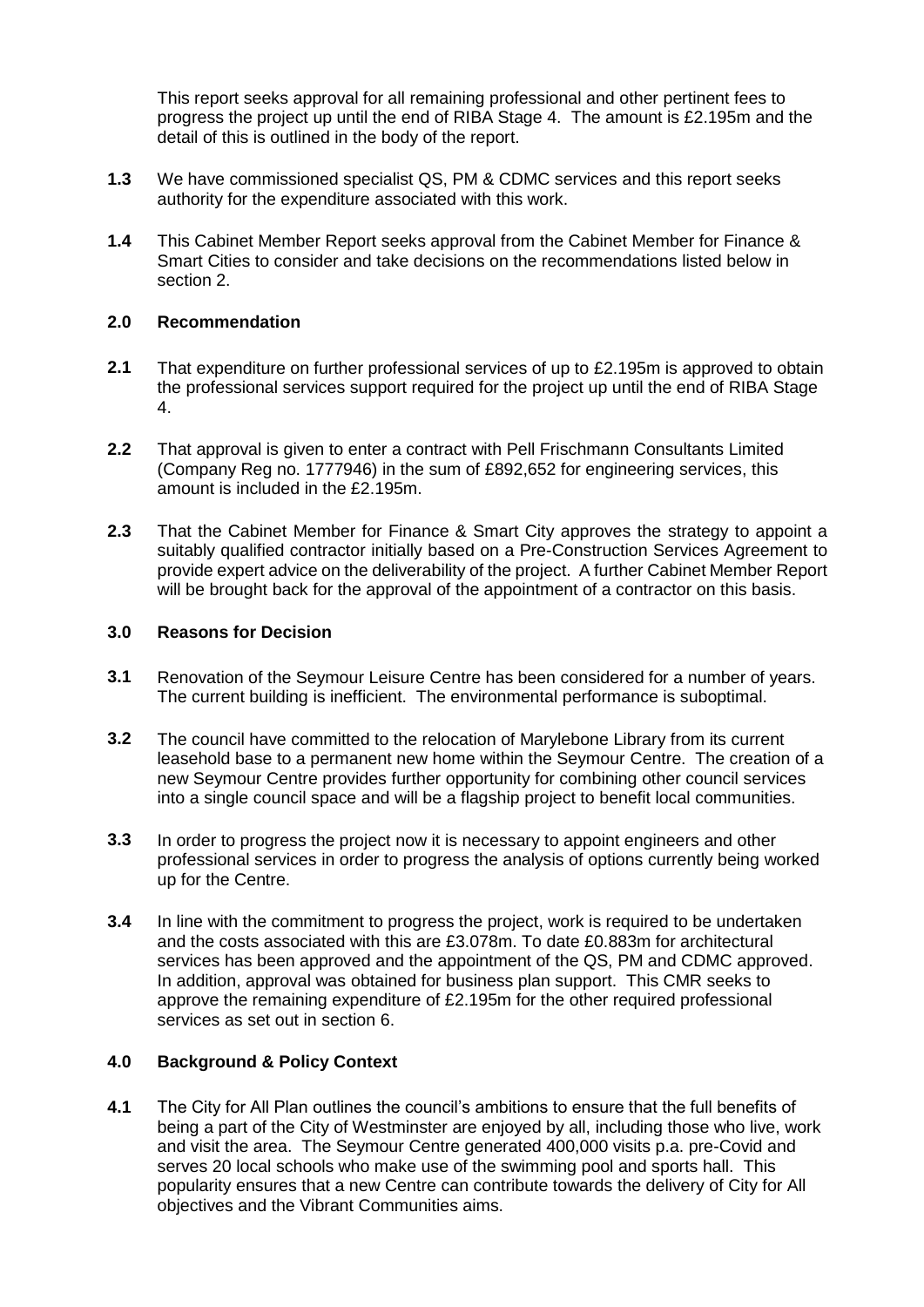- **4.2** The relocation of Marylebone Library from its current temporary base will facilitate a full range of library activities including flexible events space. This will support social inclusion and reduce digital isolation and health inequalities by providing a range of opportunities for people to make healthy lifestyle choices.
- **4.3** In addition to refurbished leisure facilities and a new Marylebone Library, the new Seymour Centre creates further opportunity for combining other council services into a single council space and will be a flagship project for the environment that our communities can come together and access council services and engage with us.
- **4.4** Public engagement meetings were held last year and two this year where commitment was given to progress a scheme. Engagement with both the public and internal engagement is well underway.

# **5.0 Procurement**

#### Professional Services

- **5.1** A number of professional services appointments have been completed including for architectural services and PM/QS and CDMC services under delegated authority and current procurement exercises are underway including appointing engineering services, external legal services and pre-construction services.
- **5.2** A procurement exercise for engineering services last year was unsuccessful no bids were received and so a further competition was issued through capitalEsourcing utilising the Crown Commercial Services Framework. One tender was received from Pell Frischmann Consultants Ltd. Pell Frischmann is an international, multi-disciplinary consultancy with significant experience.
- **5.3** As only one bid was received the costs submitted by Pell Fischmann have been subject to additional benchmarking to ensure that value for money can be demonstrated. The findings are that the commercial submission is within range for this type of project, and this has been confirmed by the independent professional team.
- **5.4** The Commercial Gateway Review Board (CGRB) on 1 February 2022 considered a report detailing the engineering procurement exercise undertaken. All questions raised by CGRB have been addressed and CGRB have endorsed the appointment subject to confirmation of approval to the budget spend sought in this CMR.

# Main Contractor

- **5.5** The Seymour Centre is a Grade II Listed building on a constrained site. It is a complex building and the proposed uses, including a swimming pool, mean that we need to engage a contractor familiar with such complexity and experience of constructing swimming pools.
- **5.6** Westminster City Council normally engages with a contractor after the Final Business Case (FBC) has been agreed and approved but projects of this technical complexity and risk require a different approach. The project board has endorsed an approach which would engage a contractor earlier in the process to ensure that we benefit from specific technical expertise.
- **5.7** The 'buildability' of proposals will be critical. Whilst some options may be technically feasible, we need the first-hand experience of an experienced contractor to input into design considerations at an early stage in order to avoid abortive work. Delaying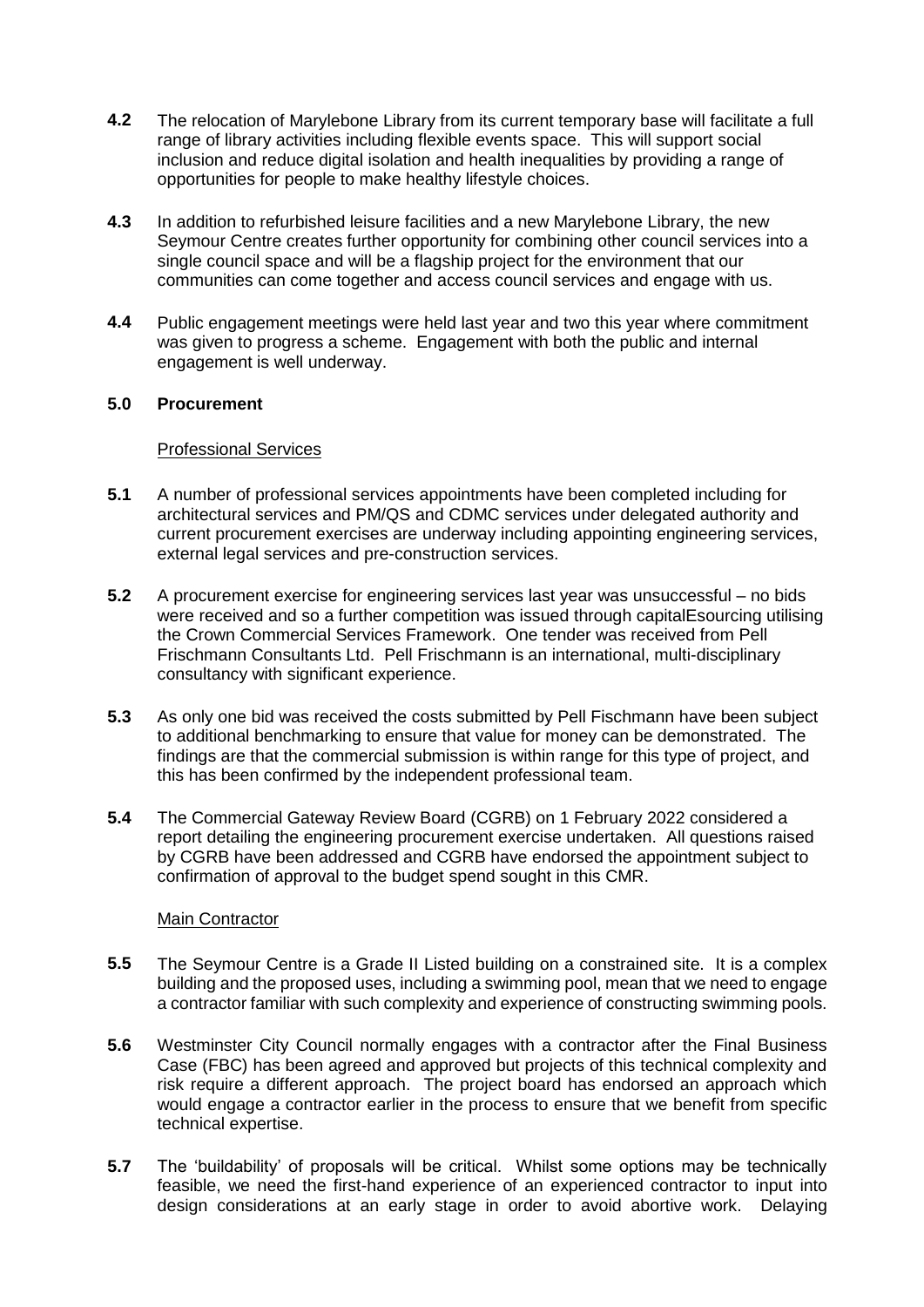appointment beyond FBC stage gives rise to a real risk that the design is not implementable or only implementable at great cost.

- **5.8** It is proposed to procure a suitably experienced contractor via the Southern Construction Framework which the council has used for other projects. All the contractors on the Southern Construction Framework have relevant experience, including swimming pools and historic buildings. Informal soft market testing has resulted in 4 of the contractors expressing a strong interest in tendering for this project. In the current market, this is a very encouraging initial outcome.
- **5.9** The key reason why contractors are not normally procured early in a project is a concern that costs will not be controlled and that value for money will not be achieved. This cost focused approach arguably reduces focus on quality. Clearly there is a balance to be struck and the project budget must not be exceeded. The Southern Construction Framework enables an open-book financial approach with the successful bidder that will ensure that costs are scrutinised, and that Value for Money is achieved. In reality, because most main contractors will be purchasing materials at the same discount levels and labour costs will not be significantly different across those contractors, the main differentiating factor will be experience and quality. It is worth noting that both the project's external PM and Cost Consultants have extensive and current experience of working on comparable projects, delivered by the identified contractors, and procured through the Southern Construction Framework. This will enable our finance team to receive detailed benchmarking information in order to satisfy the council's financial requirements. None of the external team are contracted to work for main contractors and so their impartiality is secured.
- **5.10** The approach has been discussed with Procurement and Finance colleagues and will be subject to scrutiny at the Commercial Gateway Review Board.
- **5.11** The contract with the successful contractor would be a JCT Pre-Construction Services Agreement (PCSA) with the main JCT building contract only entered into after approval of the FBC so that the council's interests can be protected, and Value for Money obtained. Entering into a PCSA ensures that the council can terminate the arrangements with the contractor and not enter into a main contract if it is determined that this is the best course of action.
- **5.12** In order to ensure that the council's contractual position is protected, it has been agreed with our in-house legal team, that work associated with drawing up and agreeing the contract documentation should be outsourced as the internal team do not have the capacity or sufficient expertise to provide the necessary advice for this complex project. The fees associated with this service are estimated to be c. £0.030m and a mini competition is being managed via the London Borough Legal Alliance (LBLA) Framework - Solicitors panel. There are Solicitors on this who are familiar and have experience of procuring construction contractors via the Southern Construction Framework.

# **6.0 Equality Act 2010**

- **6.1** The Equality Act 2010 requires public authorities to have due regard to the need to eliminate discrimination and advance equality of opportunity. The council must take into account its wider public sector equality duty under Section 149 of the Equality Act 2010 when making decisions.
- **6.2** The Seymour project is designed to increase the usage of the Centre by increasing the council 'offer' provided. This includes Library provision and the Library Service have at their core the promotion of equality of opportunity. The Library Service vision includes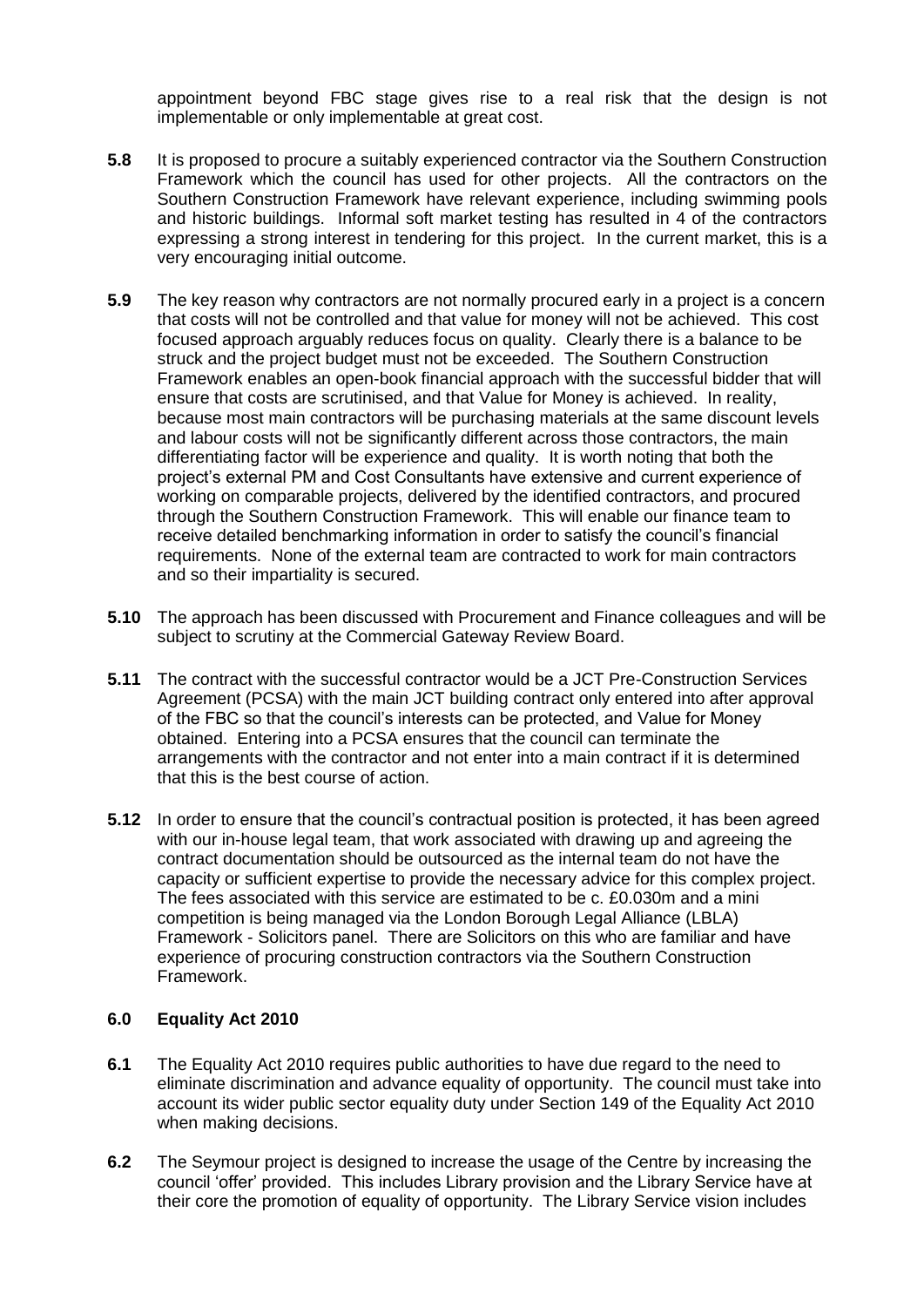the statement "Libraries are thriving community spaces supporting literacy, learning, business, wellbeing and culture and the way that residents have used libraries continues to change."

**6.3** Alongside Library provision the vision for the new Centre includes the aim of enhancing accessibility so that the current Leisure facilities and the new council services are accessible for the widest number of residents.

# **7.0 Finance Implications**

- **7.1** On 17 February 2022 Cabinet agreed a revised total gross budget for delivery of the Seymour Leisure Centre of £40m. This scheme budget along with the wider updated capital programme is due to be considered for final approval by Council on 2 March 2022.
- **7.2** Up until the end of RIBA Stage 4 professional fees and other charges are scheduled to be £3.078m. Of this amount, the sum of £0.883m was agreed as part of a CMR approved in October 2021 to appoint Make Ltd as the council's architects, leaving a total of £2.195m of professional fees to be approved. This includes £0.708m for the engineer and £0.515m for PM, QS and CDMC.

A breakdown of these fees is provided in the Exempt table at Appendix A.

**7.3** The report requests approval to enter into a procurement process to appoint a main contractor for the scheme. Initially the value of works will be for the PCSA contract for an amount set out in Appendix A but could then extend to the main works contract value of a total of £33m. A formal decision regarding the award of the main works contract will be taken after the preferred option for the scheme is established and following an assessment of the contractor's performance at the PCSA stage. Value for money will be tested for the main works contract through open book accounting and scrutiny and challenge from the scheme external project manager and cost consultants

# **8.0 Legal Implications**

**8.1** With regards to the refurbishment works for Seymour Leisure Centre which incorporates the relocation of Marylebone Library ("the Project"). This report is seeking approval of the following:

> The approved budget for all professional and other pertinent fees to progress the project up until the end of RIBA Stage 4. The total amount budgeted for contract values and professional fees is £2.195 million and is detailed further within this report.

Approval the contract award to Pell Frischmann Consultants Limited (Company Reg no. 1777946) in the sum of £892,652 for the provision of structural and engineering services for the Project.

The procurement strategy to appoint a suitably qualified construction contractor initially on the basis of a Pre-Construction Services Agreement (PCSA) to provide expert advice on the (deliverability of the project). The estimated contract value as noted in Part B of this report.

The procurement strategy to appoint supporting external legal advice for the project with an estimated contract value as noted in Part B of this report.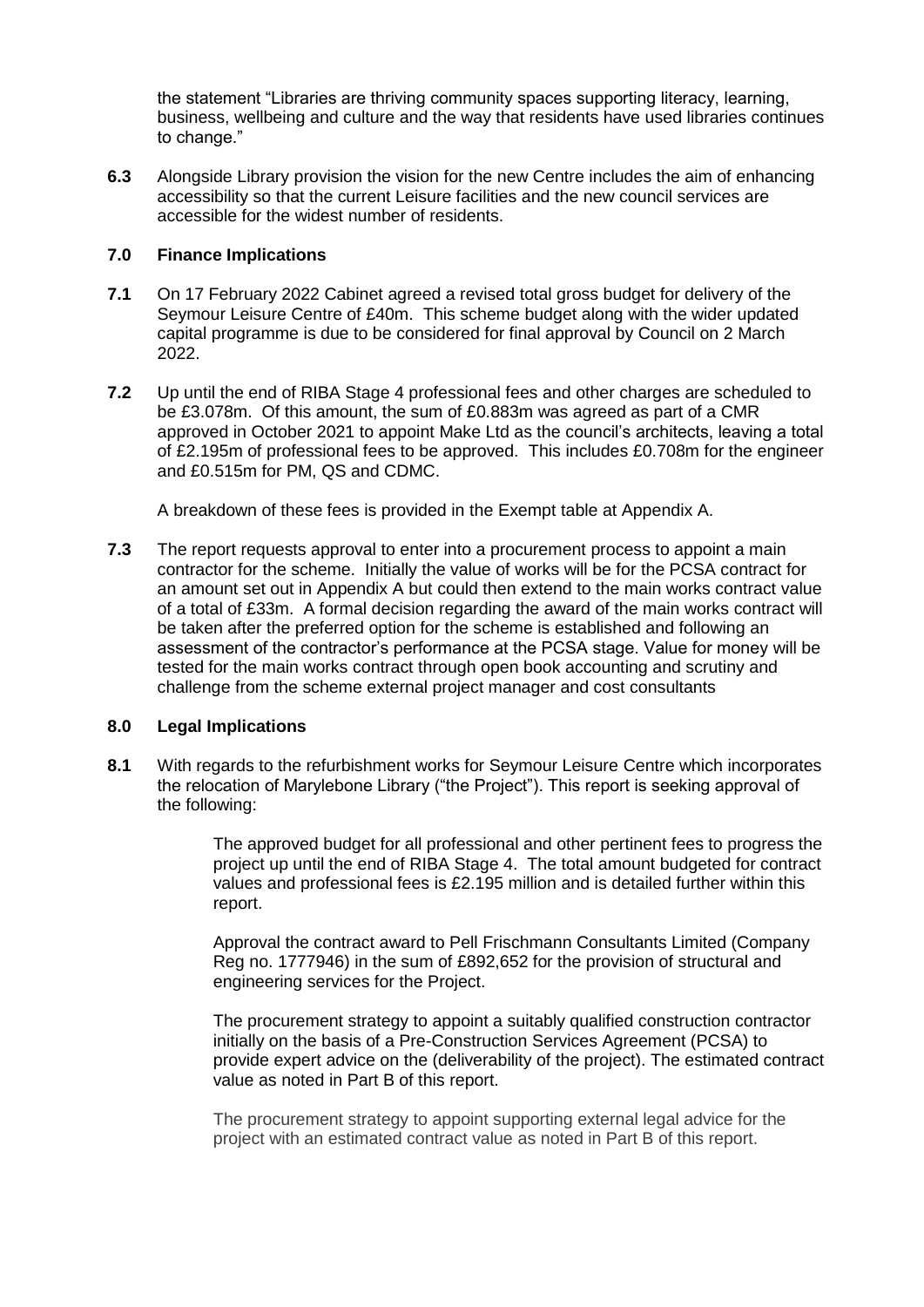It is noted in the report that Cabinet approved a budget of £40m for the Project refurbishment. However, the Project along with the wider capital programme is due to be approved by full Council on 2nd March.

The call-off contract award to Pell Frischmann Consultants Limited for the provision of Structural and Engineering Consultancy Services were procured via the Crown Commercial Services (CCS) framework RM3741 - Project Management and Full Design Team Services, Lot 5 ("the Framework").

The Framework has been set up in compliance with regulation 33 of the Public Contracts Regulations 2015 ("the Regulations") and the Council is permitted access to use it as a public sector organisation.

The Council is permitted to call-off from the Framework by conducting further mini competition or by way of a direct award. The service has been procured in accordance with terms of the Framework for the proposed contract award.

The Model form of Professional Services Agreement Call-Off Contract entered into must be under the terms and conditions as set out and agreed in the Framework without any material amendments being made and in accordance with regulation 33 (7) (a) of the Regulations.

The proposed Call-Off Contract to be awarded to Pell Frischmann Consultants Limited is for a period of three years with the option to extend for a further year. The total call-off contract price is £892,652 to deliver the services.

The procurement strategy is to use the Southern Construction Framework ("the Framework") to appoint a specialise contractor for pre-construction services. This Framework has been set up in accordance with regulation 33 of the Public Contract Regulations 2015 ("the Regulations") and is a public sector construction framework developed to support public sector organisation with procuring large scale and complex public works and services contracts. The Framework permits the two-stage open book procurement whereby a selected contractor can be appointed under a PSCA and thereafter subject to meeting certain criteria set by the Council, be awarded the contract for the main construction building works.

Given the large scale and complex nature of the procurement strategy to deliver the Project external legal support is also required to support officers' and the Council's consultants. The London Borough Legal Alliance Framework (LBLA) is a public services framework for London borough local authorities to procure legal services. The LBLA has been set up in accordance the Regulations and is suitable for use to obtain supporting external legal advice.

# **9.0 Carbon Impact**

- **9.1** This Listed building cannot meet the council's 2030 net carbon zero aims without an overhaul of the Mechanical & Electrical (M&E) services servicing the pool, heating and ventilation. Modern M&E will have a significant impact on emissions and energy consumption.
- **9.2** The team will be using the council's Carbon Assessment Toolkit to measure the impact of interventions.
- **9.3** The professional team are working on a Carbon Strategy for the building and this engineering appointment is critical to the delivery of that strategy. The team are also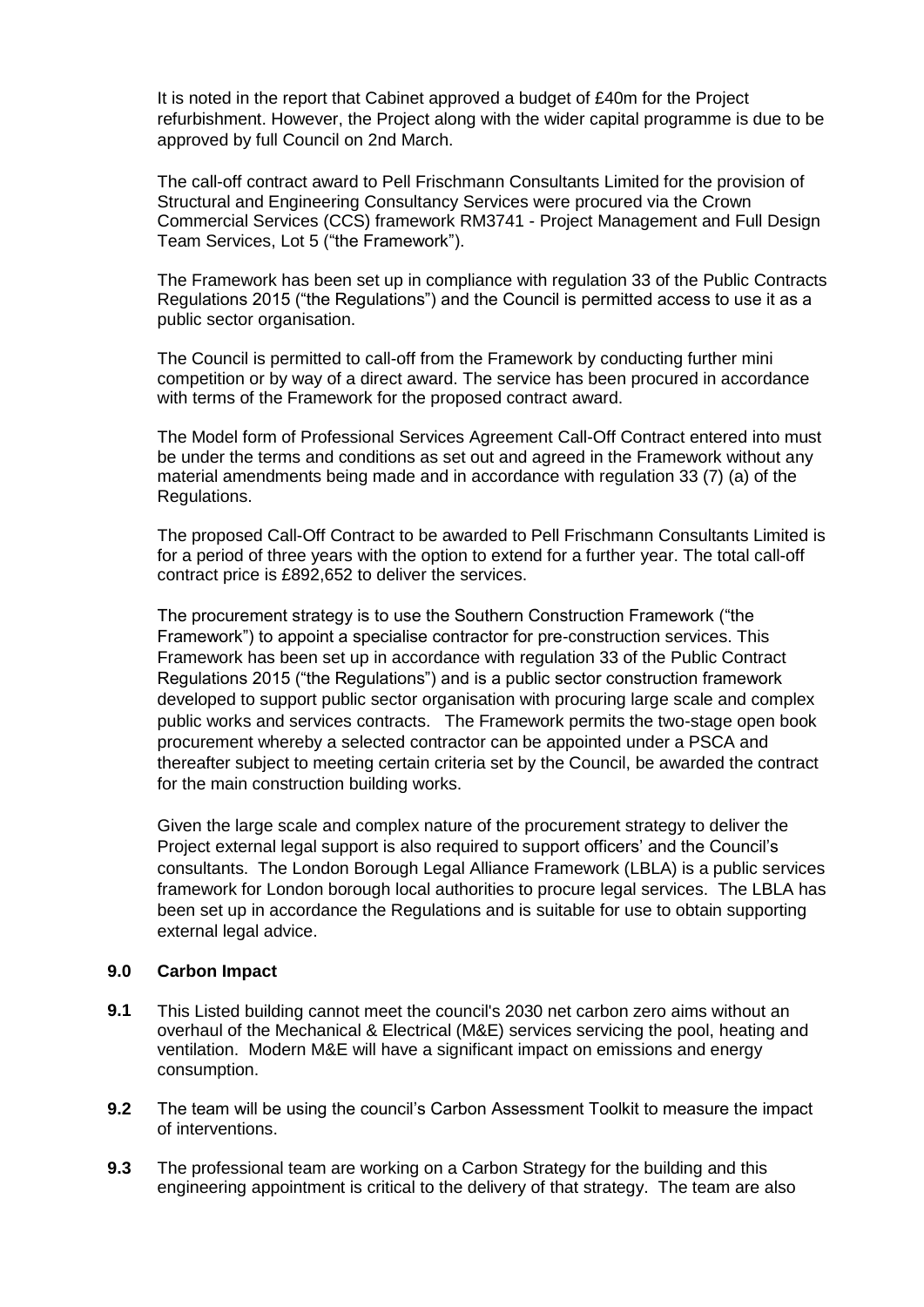examining the potential of grant funding to assist with the delivery of measures to reduce the building's carbon emissions.

# **10.0 Consultation**

Significant consultation has occurred over the last 12 months with further consultation planned. Local Members have been involved with all events as have the three Cabinet .<br>Members.

# **If you have any queries about this Report, please contact:**

Claire Nangle [cnangle@westminster.gov.uk](mailto:cnangle@westminster.gov.uk)